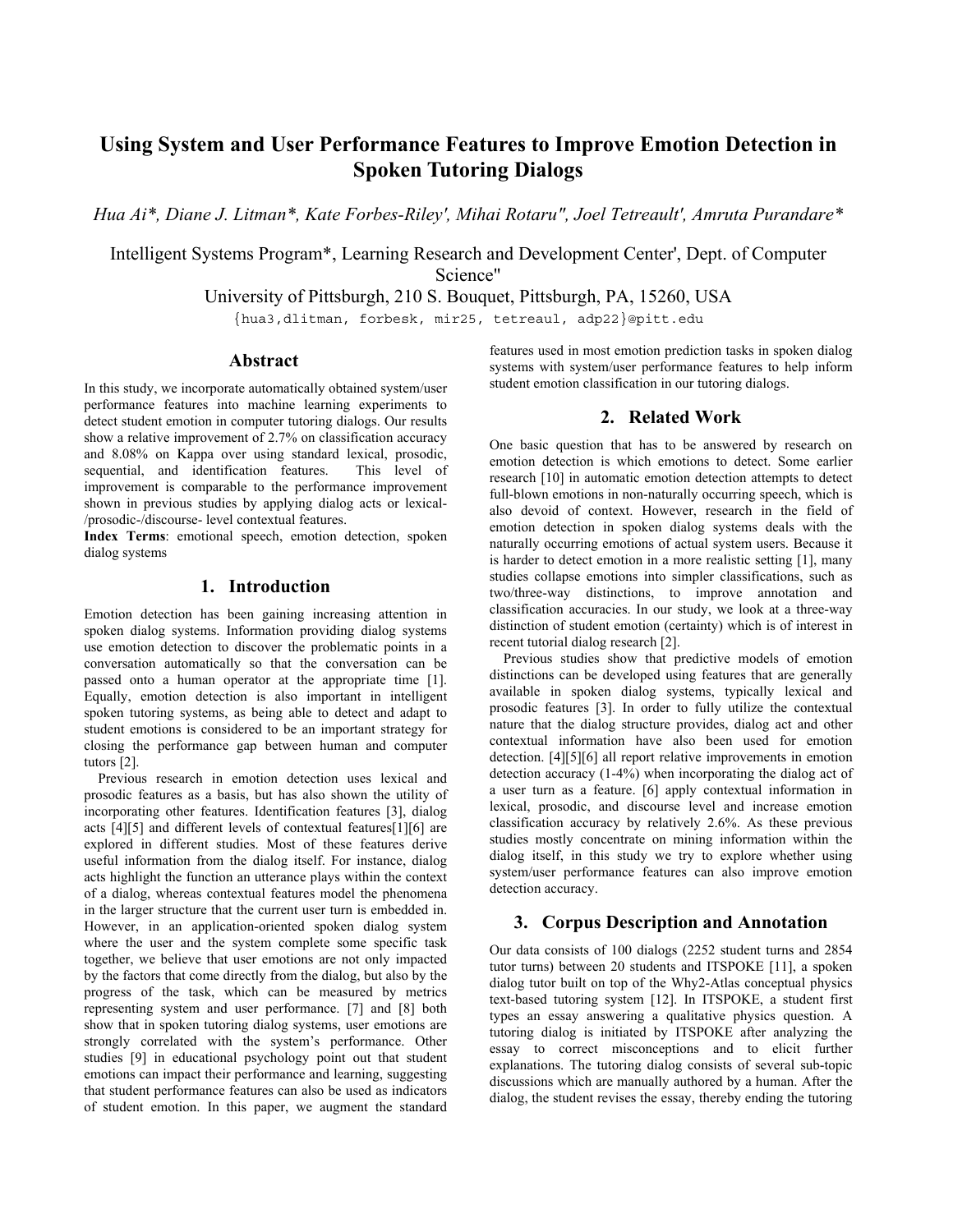or causing another round of tutoring/essay revision. Therefore, in our system, essay revision is viewed as a sign of progress in the tutoring session. An excerpt of a tutoring dialog is shown in Figure 1.

| $Tutor_1$ :<br>$\langle$ Essay $\rangle$            | Read the question and enter your response in<br>the essay window.                                                                                                                               |  |  |  |
|-----------------------------------------------------|-------------------------------------------------------------------------------------------------------------------------------------------------------------------------------------------------|--|--|--|
| $Student_1$ :<br>$Tutor$ :<br><velocity></velocity> | ( <i>Types in and submits the essay</i> )<br>So let's begin by describing the velocity<br>$\mathbf{r}$<br>of the pumpkin while the man is carrying it.<br>How does its velocity compare to his? |  |  |  |
| Student <sub>2</sub> :                              | They're the same (Correct)                                                                                                                                                                      |  |  |  |
| $Tutor_3$ :<br>$<$ Force $>$                        | Right What are the forces exerted on the<br>pumpkin during the toss?                                                                                                                            |  |  |  |
| $Student_3$ :                                       | Gravity, vertically down. (Partially Correct)                                                                                                                                                   |  |  |  |
| $Tutor_4$ :<br><net force=""></net>                 | That's almost right.  So what is the<br>direction of the NET force?                                                                                                                             |  |  |  |
| $Student_{4}$ :                                     | Zero. (Incorrect)<br>$($ Dialog goes on $$ )<br>(after 10 minute 42 second )                                                                                                                    |  |  |  |
| $Tutor_{15}$ :<br>$\leq$ Sum up $>$                 | Yep. To summarize:  Please give a try at<br>writing the essay now.                                                                                                                              |  |  |  |
| Student <sub>15</sub> :                             | (Submits another essay)                                                                                                                                                                         |  |  |  |
| Tutor <sub>16</sub> :                               | There are more points to include in your<br>essay. What is the relationship between                                                                                                             |  |  |  |
| $(Another tutoring dialog goes on )$                |                                                                                                                                                                                                 |  |  |  |
| Figure 1: Sample dialog from ITSPOKE                |                                                                                                                                                                                                 |  |  |  |

Prior to the present study, each turn in our corpus was manually annotated for certainness, using a scheme which has been applied to a comparable human-human tutoring corpus [13][14]. The annotators are instructed to tag a student emotion based on their human intuition. For example, if a student seems to be certain about his/her answer, the student turn is tagged as "certain". Four tags are defined in the coding manual: uncertain, certain, mixed (mixture of certain and uncertain), and neutral. One annotator from our group annotated the whole corpus using the four way distinction, while another colleague at Columbia University annotated it using a binary distinction of uncertain and not-uncertain. We combine our tags by collapsing "mixed" and "uncertain" into "uncertain" and "certain" and "neutral" into "not-uncertain" to compare with their annotation. A Kappa of 0.68 is obtained based on this binary distinction.

# **4. Emotion Classification**

Our experiments apply a machine learning algorithm in WEKA [15] to all the student turns in our corpus to detect the emotion conveyed in each student turn. In our previous study [3], the AdaBoost J48 Decision tree gave the best emotion classification accuracy. Thus, we here use the boosted decision tree in all our classification experiments. All the experiments reported here are the results using 10-fold cross validation as provided by WEKA.

We perform a three-way certainty classification in this study. As our long-term goal is to trigger the intelligent tutoring spoken dialog system to automatically predict and adapt to student certainty, we collapse "mixed" into "uncertain" so that only the hypothesized useful triggering mechanisms certainuncertain-neutral is kept. Some previous works [1] [3] use this same strategy as well.

In our classification experiments, each student turn is characterized by a set of features described in the following subsections. All the features we use can be obtained automatically in the running system. We first describe the features which have been used in our previous study on a smaller set of data (451 student turns) from our system, and then we introduce the new system/user performance features which we use in this study.

#### **4.1. Previously used features**

In this study, the only lexical feature (**LEX**) used is the Automatic Speech Recognizer (ASR) recognized student utterance (treated as bag of words) which is available from the system logs. We use the same set of automatically extracted/computed prosodic features (**PROS**) as our previous study [3] to represent the knowledge of pitch, energy, duration, tempo and pausing. The set of features consists of 12 raw prosodic features, 12 additional features that are gained by normalizing those raw features to the first dialog turn, and another 24 running totals and averages of first two sets of features.

We also take into account the gender, subject ID and problem ID as identification features (**ID**). Prior studies have shown that "subject" and "gender" features can play an important role in the emotion recognition. "subject ID" and "problem ID" are uniquely important in our domain since the student will use the system repeatedly and the problem will be discussed repeatedly across students. In our prior study, these 3 identification features were found to be useful.

In addition, we include turn sequence number (e.g. in Figure 1, the sequence number of the turn *Student*<sub>3</sub> is 3), turn beginning and ending time (in seconds) as sequential features (**SQ**), which are used in [5] as well as in our prior study [3].

#### **4.2. System/user performance features**

In this study, we also use features that characterize system/user performance (**PER**) to help inform the emotion detection of the present user turn.

The system performance is measured by ASR performance features, which are found to be significantly correlated with student emotional states in our system [8]. In this study, we only use the ASR performance features that can be automatically obtained from the system logs: the number of user turns that encounter ASR rejection errors and the percentage of such turns across the dialog so far.

11 features are used to measure the student performance. As we described in section 3, the discussion of each physics problem consists of several sub-topics (Shown in " $\gg$ " in Figure 1, e.g., sub-topic for the  $2<sup>nd</sup>$  tutor/student turn is velocity). The sub-topics that the student discusses are used to measure the student performance because the tutor chooses to cover different sub-topics based on the student performance. We also count the times that a sub-topic is revisited in the dialog. These revisit counts serve as an indicator of the student performance since a sub-topic is revisited only if the student previously answers the problem incorrectly [16].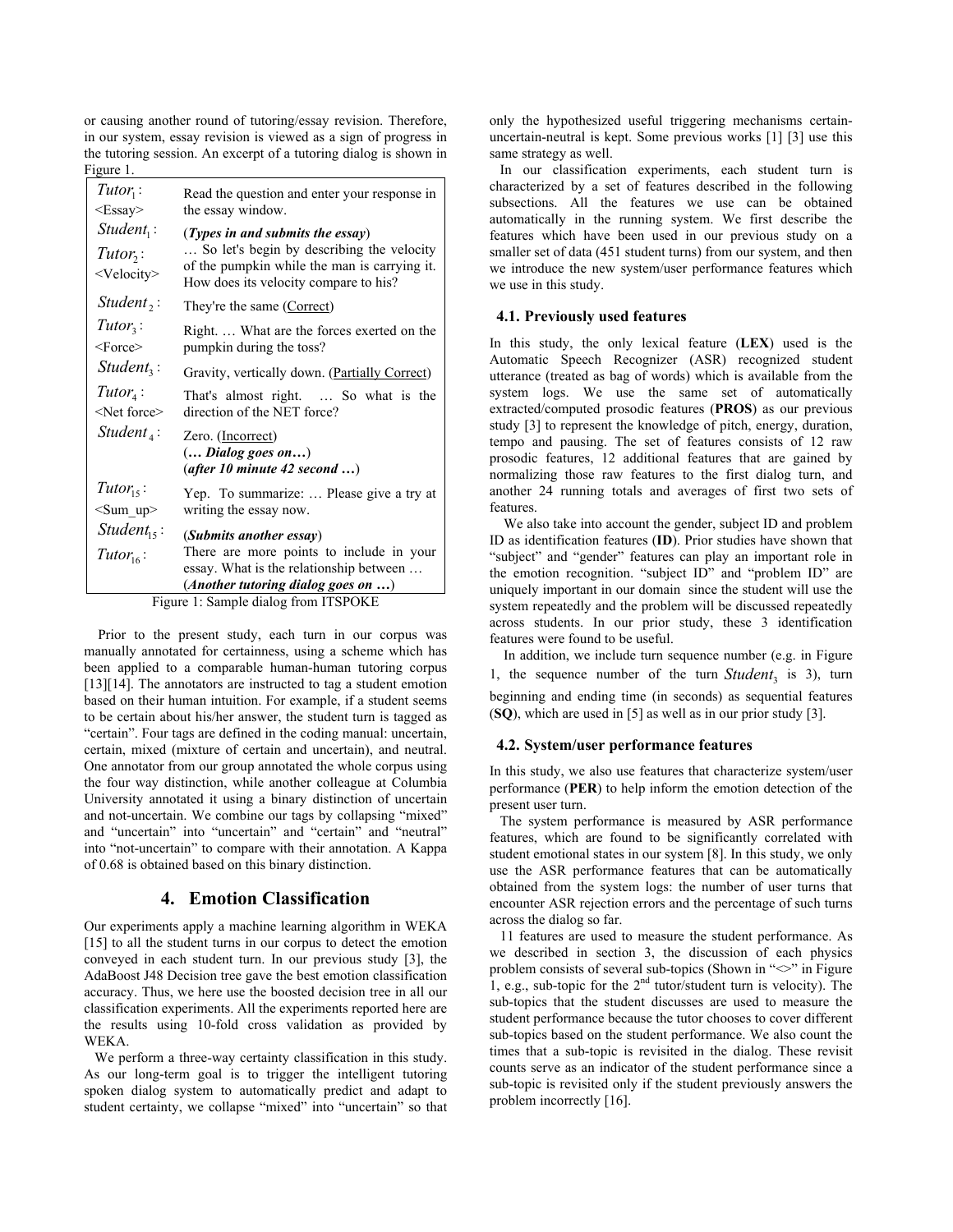We further analyze the progression of our tutoring dialogs by investigating the transitions between sub-topics. In our system, sub-topics are embedded in a nested hierarchical structure, as in the Grosz and Sidner theory of discourse structure [17]. In order to complete a higher-level sub-topic, several lower-level subtopics will be nested into the discussion. We automatically compute the "depth" of the sub-topics within the nesting structure and use it as a feature to indicate the current depth of the tutoring discussion (e.g., in Figure 1, sub-topic "net force" is nested in "force"; the depth for "force" is 1, and the depth for "net force" is 2). The average nesting depth so far is also computed as a feature.

We use the number of essay revisions to measure the progress of tutoring dialogs. As we described in section 3, in our system, the success of each sub-topic discussion is marked by an essay revision. More essay revisions indicate that the tutoring dialog covers a larger number of sub-topics in the discussion, thus is nearer to the end of the dialog. This feature is found to be useful in modeling user satisfaction and learning using a PARADISE framework [18].

 The quality of each student's answer is measured by the correctness (correct/incorrect/partially correct) of the current student answer (e.g., in Figure 1, the  $2<sup>nd</sup>$  student turn is "correct"), the percentage of correct student answers so far, and the times that the physics keywords appear in a student utterance (e.g., in Figure 1, the  $3<sup>rd</sup>$  student turn contains one physics keyword, "Gravity"). Currently we automatically extract the keywords using an online physics dictionary from "Eric Weisstein's World of Physics" (http://scienceworld.wolfram.com/physics). Our ongoing work shows that the keyword counts are correlated with student learning, which is an important feature in evaluating system/user performance for tutoring systems.

 Another two features are used to represent student prior domain knowledge: the pretest score on physics problems before interacting with the system and the quality of the student's first answer. We use a binary judgment (high/low) on the quality of the student's first essay based on the system's choice of first sub-topic. This information can be extracted automatically from the system log. The student's prior knowledge levels can possibly influence the student performances in tutoring [18].

#### **5. Results**

Table 1 summarizes our results using different combinations of features described in section 4 to automatically classify student certainty. The first column shows the features that are added in each run of our experiments. The  $2<sup>nd</sup>$  and the  $4<sup>th</sup>$  columns show the classification accuracy and Kappa, while the  $3<sup>rd</sup>$  and the  $5<sup>th</sup>$ columns show the relative improvements on the accuracy and the Kappa over the prior features. We report Kappa in addition to the overall classification accuracy because Kappa also considers inter-class agreement, which provides us a more comprehensive evaluation on the performance of the classifier.

The baseline performance in the first row represents classification using the majority class. Without using any features, we get an accuracy of 42.14% by always guessing "certain" for each student turn. Then we start adding more features. First, we apply the used features from our previous study to this larger corpus. The second row shows that by using lexical features only, the classification accuracy is 53.02%, and the Kappa is 0.24. By also adding prosodic features we obtain an accuracy of 56.08% and a Kappa of 0.31 in the third row. Similar to previous studies, we see a further increase on both the accuracy and the Kappa by adding the identification and sequential features. Finally, when adding system/user performance features, the classification accuracy increases to 59.41% and the Kappa increases to 0.36. A relative 2.7% improvement in the accuracy and 8% improvement in the Kappa are observed over the standard set of lexical, prosodic, sequential and identification features.

| Features        | Accuracy | $\triangle$ Accuracy | Kappa | $\Delta$ <i>Kappa</i> |
|-----------------|----------|----------------------|-------|-----------------------|
| <b>Baseline</b> | 42.14%   |                      |       |                       |
| $+LEX$          | 53.02%   | 25.82%               | 0.24  |                       |
| $+$ PROS        | 56.08%   | 5.78%                | 0.31  | 25.80%                |
| $+ID$ , SQ      | 57.86%   | 3.17%                | 0.33  | 8.96%                 |
| $+$ PER         | 59.41%   | 2.69%                | 0.36  | 8.08%                 |

Table 1: Classification accuracy of student certainness given different feature sets

| Class     | Precision | Recall | F-measure |
|-----------|-----------|--------|-----------|
| certain   | 9.62      | በ 673  | 0.645     |
| uncertain | 0.681     | 0.534  | 0.598     |
| neutral   |           | 0.538  | በ 533     |

Table 2: Detailed accuracy by class when using all the features

 In order to gain a sense of how useful the performance features are among all the features, we investigate the decision tree given by WEKA. All the performance features, except the raw count of ASR rejection turns, are used as decision nodes in the tree. Number of revisited sub-topics, correctness of student answers, depth of sub-topics, pretest score, and percentage of ASR rejections all appear in the upper ½ levels in the tree, which are usually considered to be more informative features in a decision tree comparing to those nodes in the lower levels. The tree nodes consist of mainly PROS, PER and ID features, with some LEX and other features in the lower-level nodes.

Table 2 shows the detailed accuracy by class when using all the features. We observe that the machine learning algorithm detects about 67% of the cases in which the students are certain about their answers, but only half of the cases in which they show uncertainty. Nevertheless, the precision of detection on uncertainty is slightly better than on certainty.

 Whereas the overall performance of our features still shows a large room for improvement, our results demonstrate that the new performance features help to increase both the accuracy and the Kappa by a similar scope comparing to the previous studies, in which dialog acts [4][5] or lexical-/prosodic- /discourse level contextual features [6] are applied to improve emotion classification accuracy over using the standard lexical, prosodic, sequential, and identification features. In addition, while some of those previously used features are manually annotated, all the performance features we use here can be automatically extracted from a running system.

## **6. Discussion and Future Directions**

In this study we investigate the impact of system/user performance features on student emotion detection in computer tutoring dialogs. We observe that by adding new system/user performance features to the standard feature set of prosodic,